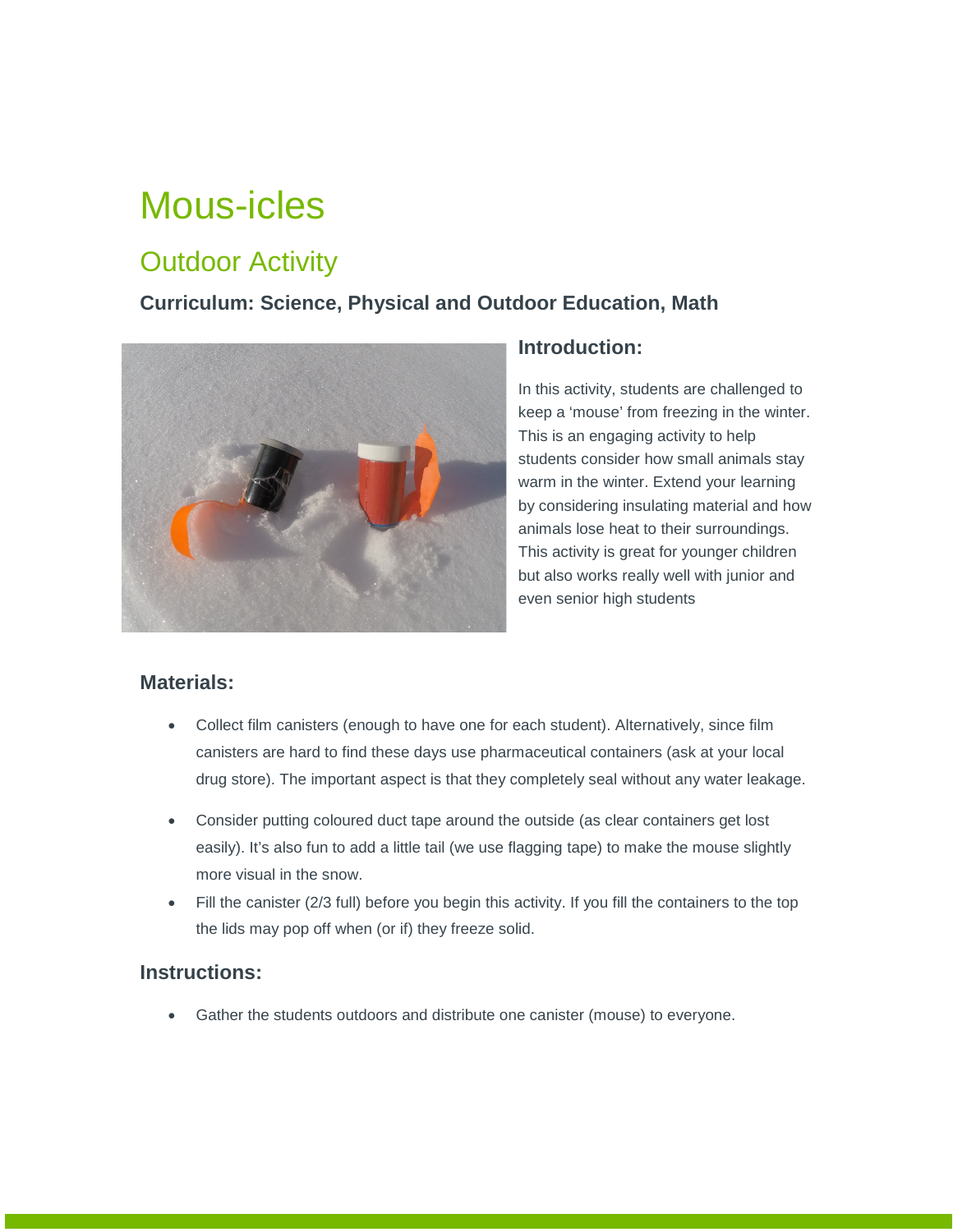- Challenge your students to find a safe spot for their mouse to spend the day. Ensure they know that they cannot leave anything with their mouse (e.g. a mitt or toque) and they have to be able to find it at the end of the day.
- At the end of the day or after a good amount of time (e.g. the morning) have your students collect their mice and discuss the findings. Conduct an inventory on how well the mice survived the cold (how many were completely frozen, partially, or not at all). Ask if there is any theories to why some survived and others didn't.

#### **Discussion:**

If there is deep snow (over 30 cm) then students should begin to conclude that the warmest place for the mice is at the bottom of the snowpack. Introduce students to the word insulation. Insulation is the opposite of conduction: a material that doesn't conduct heat or cold well is consequently a good insulator. Some students may have chosen to place their mouse where it was exposed and could benefit from the heat from the sun. Discuss the benefits and challenges of relying on this heat source for mice.

### Learning Extension – Exploring Insulation

#### **Introduction:**

Students can extend their learning by exploring insulating material to keep their mouse warm.

#### **Materials:**

- film canister mouse (same as above)
- insulating material such as wool, nylon, cotton, Styrofoam, dish washing scrubbies, socks, etc. (consider including material from your school's lost and found such as hats and mitts.
- Tape, pins, twine and other fastening material
- thermometer

#### **Instructions:**

• Display all the material above and have students make an insulating jacket for their canister (mouse).